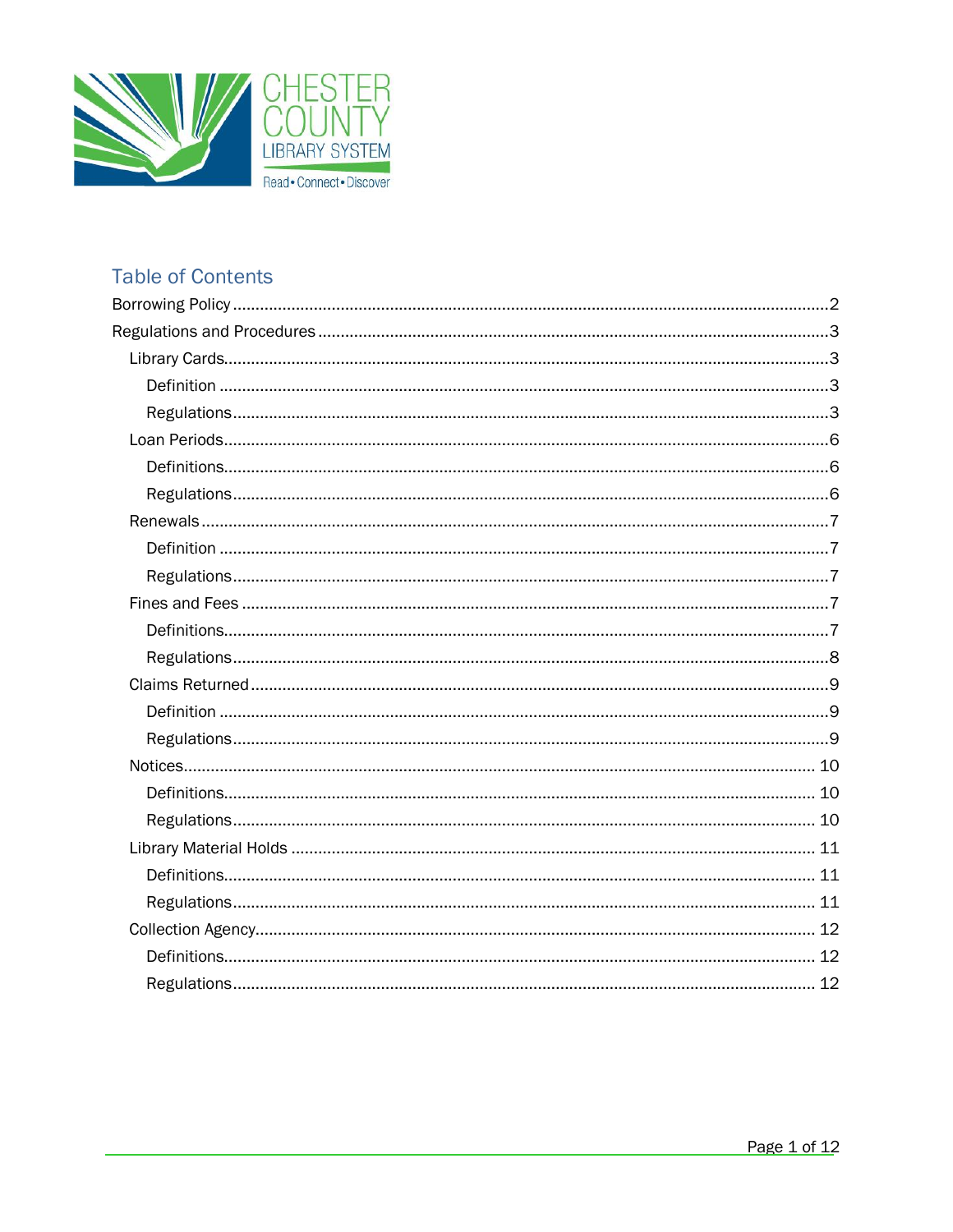## Borrowing Policy

The Chester County Library System (CCLS) provides prompt, accurate and courteous service to all patrons regardless of race, color, ethnicity, national origin, gender, sexual orientation, religion, age, socioeconomic status, disability, immigration status, background, and/or views*.* It offers this in fulfillment of its mission to develop services, resources and collections that meet the cultural, informational, recreational, and educational needs of its diverse community.

Service to the public takes priority over any other duties. We handle in-person and telephone requests for service in the order that they arrive, but temper this rule by handling brief requests before lengthy ones if patrons are waiting. If a patron has a time-consuming request that is delaying service to other patrons, we offer to complete the questions later, or we get help from another staff member.

All patron transaction records are strictly confidential. With the proper ID or library card number, a patron can get a printout of his/her fines or outstanding books and may be told his/her standing on a reserves waiting list. No information may be given regarding any other patron unless that patron's account indicates permission.

CCLS member libraries issue library cards to establish a patron account, facilitate loan of materials and use of online resources, and to enable the libraries to keep a record of which materials are on loan to patrons. Individuals who live, work, own property or attend school in Chester County are eligible for a free library card. CCLS member libraries are participants in the ACCESS PA Statewide Library card program and abide by its rules and regulations for free patron reciprocal library cards. Other individuals who desire a library card may be charged a fee.

Parents or Guardians are responsible for their minor's access to materials and services. The CCLS member libraries and staff do not act *in loco parentis*.

CCLS sets loan periods and loan limits in order to provide patrons with fair and reasonable access to the libraries' materials. The CCLS sets limits on the length of time that an individual can keep a specific type of material in order to more fairly distribute limited materials. The limit also reflects the fact that it takes more time to utilize some types of materials than others.

CCLS allows for the renewal of library materials as a courtesy to patrons who have not completed their use of an item. Limits on renewals exist so that all patrons can have an equal opportunity to use the libraries' materials.

CCLS charges fines as an incentive for patrons to return materials in a timely manner so that other patrons can have access to the items.

CCLS charges a processing fee to offset the cost of recovering and replacing lost and damaged library materials. Some member libraries charge borrowing fees for providing certain popular and high-demand materials (i.e., rental books, DVDs, audiobooks).

At the discretion of the owning Library's Director or designee, CCLS member libraries may extend continued borrowing privileges to patrons who claim that they have returned materials that the circulation system indicates are still checked out to them.

CCLS sends notices to patrons in the form of due date reminders by email, and overdue notices by email, phone or letter, as a courtesy to remind them when items are due, and of materials kept past the due date. Patrons are notified by mail when being billed for items that remain outstanding after prior notice.

CCLS accepts requests (holds) for circulating library materials in order to provide access to high demand materials and materials located at the various member libraries. Holds are fulfilled in chronological order by which they are received from the patron.

CCLS utilizes the services of a collection agency to assist the library in recovering long overdue materials, billed charges for lost and damaged items, and/or unpaid balances. This allows us to maintain the integrity of the libraries' collections and ensure availability of materials to library users.

> *Approved October 16, 2012 Revised March 19, 2013*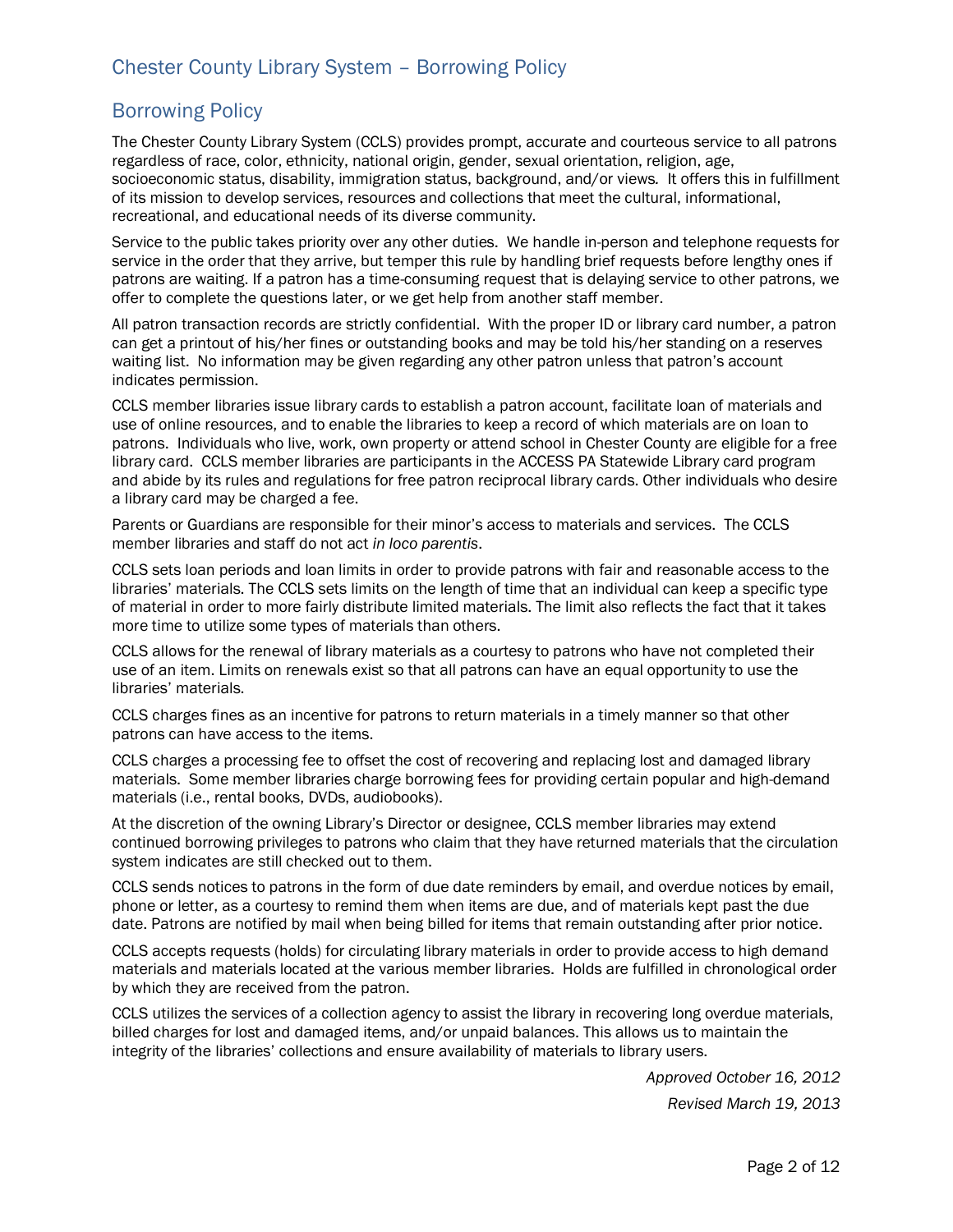## Regulations and Procedures

## Library Cards

### **Definition**

A card containing a 14 digit unique identifying number issued to a patron to establish a patron account. This card facilitates the use of online resources and enables the libraries to maintain a record of which materials are on loan to a patron.

### **Regulations**

### Obtaining a Library Card

- 1. On the library card application, the applicant must provide his or her full, legal name, address, and date of birth.
- 2. Adult applicants must also provide valid ID (i.e., driver's license) that verifies name and current address.
- *3.* Anyone under the age of 18 may be issued a library card after completing an application provided that the applicant's parent or adult guardian signs the application to evidence his or her agreement to be financially responsible for the use of the card and any fines or other charges incurred pursuant to the Borrowing Policy.
- *4. The parent or legal guardian and minor* must be present in order to apply for a library card. *Exceptions may be granted by a member library's Director or designee.*
- *5.* Upon turning 18 a minor who has a library card will need to apply for a new card and thereby assume financial responsibility for his or her account.
- 6. Emancipated minors who have proof of their court ordered emancipation, may receive a card without parental consent.
- 7. Institutions may receive an institutional library card providing the Director (or other authorized person) of the agency is willing to sign a statement committing the institution to being responsible for all books checked out on the institutional card.
- 8. Provisional library cards are available to PA state residents who cannot provide ID to verify current address. These cards are issued with a 90 day expiration date, and 2 item borrowing limit. Provisional status and restrictions are removed when ID that verifies current address is presented. Please contact your local library for more information.
- 9. All library cards are verified as active accounts every three years. If at the end of three years there has been no activity on the account and there are no outstanding charges or unreturned materials, the account is considered inactive and is deleted.
- 10. Active adult library card accounts are subject to a 3 year expiration period. Expired cards cannot be used to borrow or renew materials, place holds, or download e-materials. To reactivate an expired card the cardholder must present ID that verifies current address, in person, at any member library.

### Borrowing Privileges

- 1. Patrons can maintain full library borrowing privileges by:
	- a. returning materials on or before the due date
	- b. adhering to the borrowing limits for all types of material (100 items at a time maximum)
	- c. paying for lost or damaged materials before the item is 28 days overdue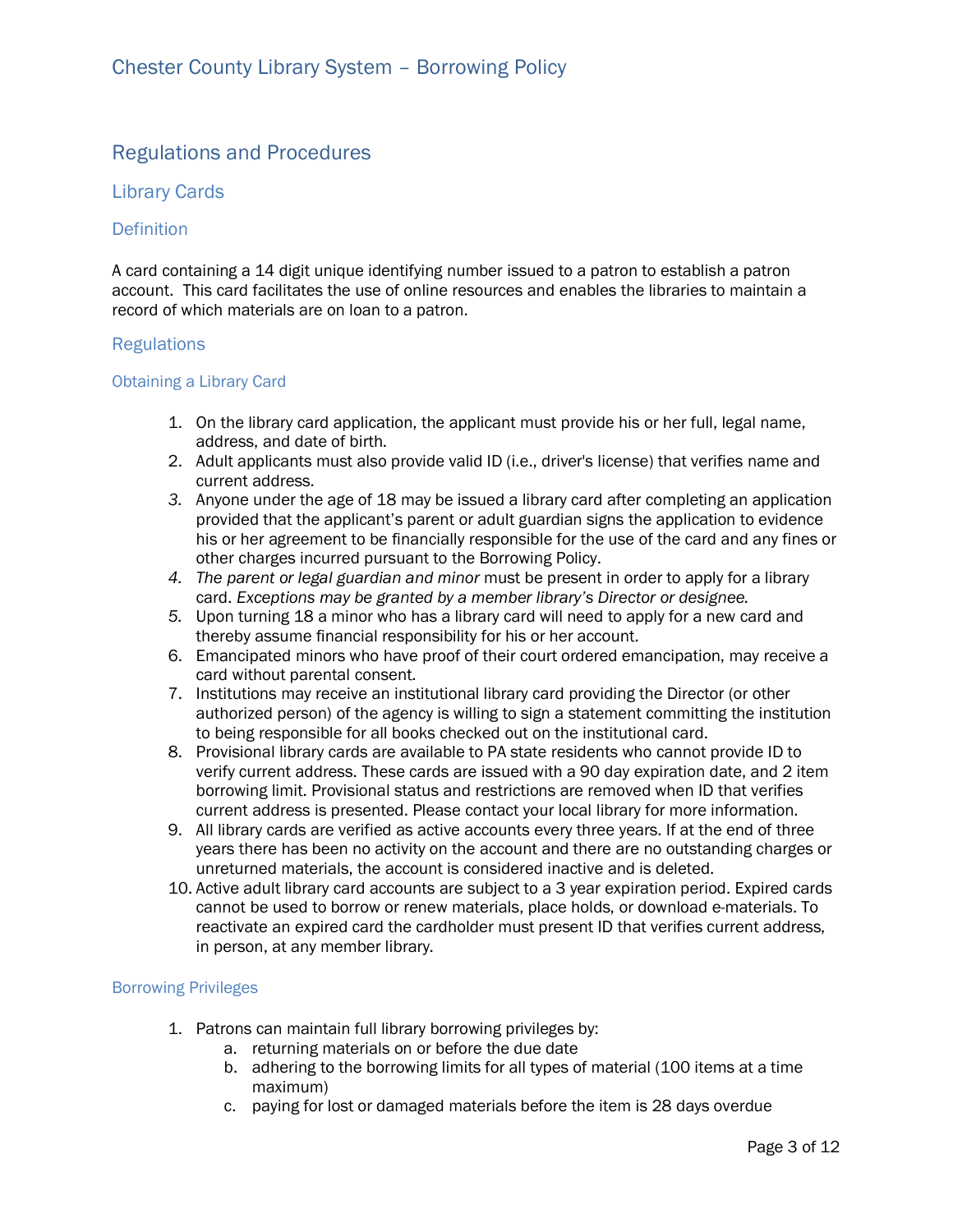## Regulations and Procedures

- d. not exceeding a total of \$10.00 owed on their account
- e. promptly informing the library of any change of address or phone number, email address or other account information
- f. presenting ID that verifies current address prior to the library card expiration date of an adult cardholder
- 2. Patrons must provide a library card to check out library materials. If a library card is not available, the patron must provide an ID and proof of address that exactly matches the address in the patron's account.
- 3. Patrons under the age of 18, if unable to provide a library card or ID, may verbally provide address and phone number as proof of identification, but both the address and phone number must match those in the library's records. If the child cannot provide address and phone number, a parent or guardian may do so for them, if both are present.
- 4. Whenever a patron calls a member library to conduct a transaction on his/her account, he or she must provide a library card number and/or his or her name.
- 5. A patron's account is considered delinquent when items are overdue or money is owed. This status may affect the patron's ability to borrow materials from the library, or to place items on reserve.
- 6. A patron's borrowing privileges may be suspended when: :
	- a. an item is overdue by 28 days
	- b. a patron exceeds borrowing limits by type or quantity of material
	- c. a patron exceeds overdue item limit
	- d. the total amount of unpaid fines or fees exceeds \$10.00
	- e. a patron's account has been referred to the Collection Agency and all money owed has not been paid in full
	- f. a patron's library card has expired
	- g. a parent or guardian has completed required documentation to "Withdraw Consent to be Responsible Party" for a minor's library account

In these instances, the patron's borrowing privileges will be suspended until the outstanding issue is resolved.

7. Using another patron's library card to check out materials is permitted. However the card must be presented to do so. Without the card, items cannot be borrowed on another patron's account. The only exception to this rule is for pick-up of reserved items by a person whose pick-up permission is specifically noted in the account or who can provide the titles of the reserved items.

#### Lost, Stolen, or Previously Issued Library Cards

- 1. Patrons must report lost or stolen cards in order to avoid being held responsible for materials checked out on their cards.
- 2. There is a charge of \$3.00 to replace a lost library card.
- 3. In the event that a card is reported stolen, the library has the option of waiving the replacement fee.
- 4. If a patron reports a card lost or stolen, the patron must provide identification in order to get a new library card in addition to paying the \$3.00 replacement fee. Children under the age of 18 who do not have ID, may use a parent or guardian's ID with matching address.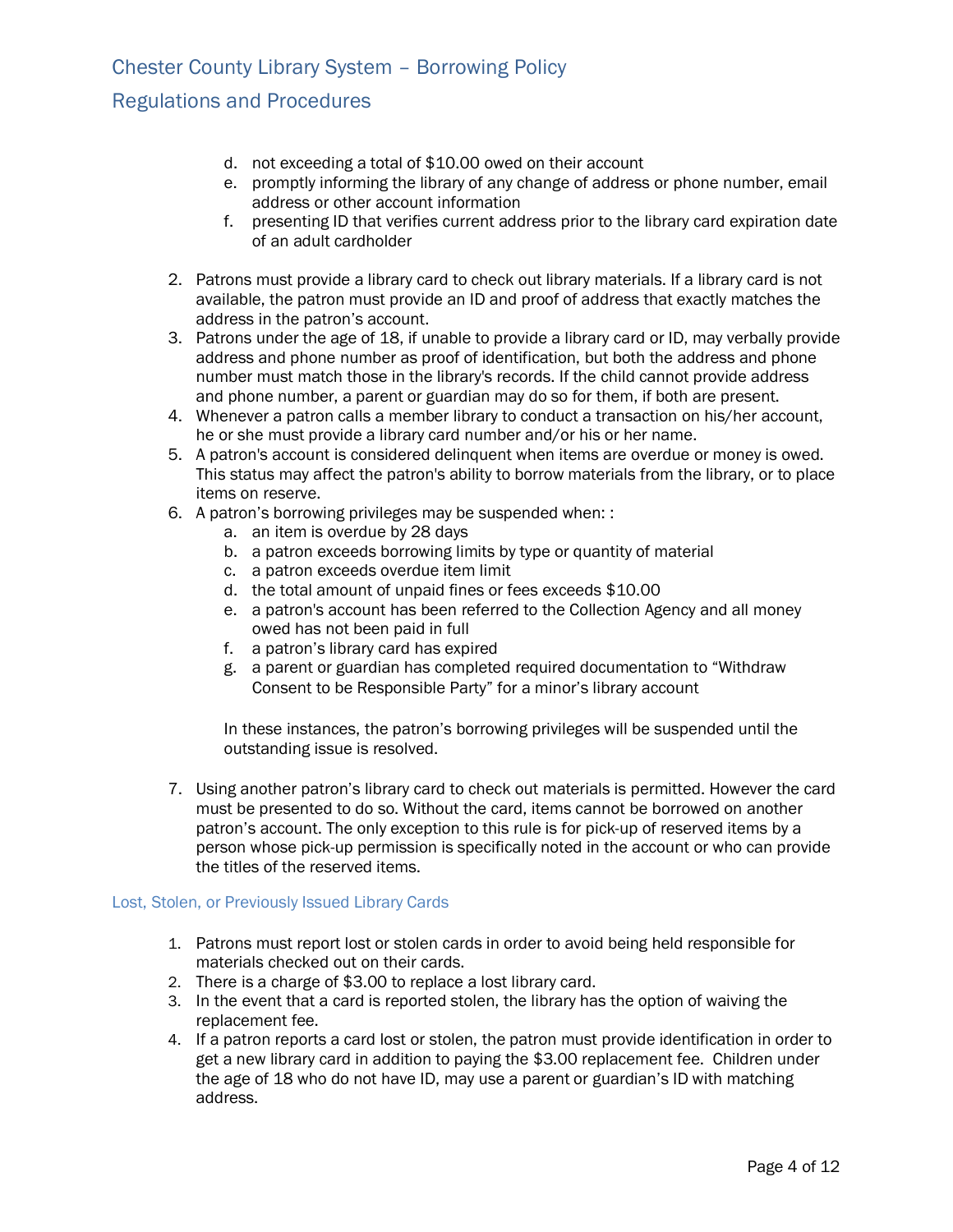## Regulations and Procedures

5. If a patron comes to the circulation desk with a previously issued library card (i.e. a card that has been replaced with another card), the patron must show identification before the staff person will look up the current active account.

#### Patron Responsibilities

- 1. A library patron is responsible for all materials checked out on his or her card and on the cards of minors for whom he/she has assumed responsibility for on a library card application.
- 2. The individual named on an adult account, or the adult who has signed as responsible party for a minor's card, is responsible for all fines or fees assessed to that account.
- 3. An adult who has signed as "Responsible Party" for a minor's library card may withdraw that consent at any time by completing a "Withdrawal of Consent to be Responsible Party" form in person at any member library.
- 4. Withdrawal of consent will suspend borrowing privileges on the account, but does not release the responsible party from the proper care and safe return of materials currently borrowed or for payment of all charges incurred on the account prior to the date of withdrawal of consent.
- 5. All lost or stolen library cards should be reported immediately so that a message can be added to the account to prohibit unauthorized use of the card. The owner of the card is responsible for all items checked out on the card until the card is reported lost or stolen.
- 6. When a patron moves, it is the responsibility of the patron to inform circulation staff at a member library of changes to his/her address, telephone number, email address or other account information.

### Library Employee and Volunteer Borrowing Privileges

Library employees, volunteers and board members are subject to all of the rules and regulations in the Borrowing Policy with the exception of the following privileges:

- 1. Library employees are granted fine-free and fee–free borrowing privileges.
- 2. Employees may not renew books that are on reserve for other patrons or staff members.
- 3. Employees must wait their turn on reserve lists and may not change their priority to be higher on the list for materials.
- 4. Staff members who leave the employ of a CCLS member library (non-retirees) will have their status changed from "employee" status to "standard" patron status.
- 5. Retirees
	- **A P-type will be reserved for retired library employees.**
	- **•** Member libraries will establish criteria for eligibility for retiree status.
	- ß Retired library employees will be fine free and fees will be decided at each member library.
- 6. Library volunteers are extended fee-free borrowing privileges at the member library at which they volunteer. Volunteers may or may not be exempt from paying fines. This will be decided at each member library.
- 7. Individuals who abuse these privileges may have their borrowing privileges revoked.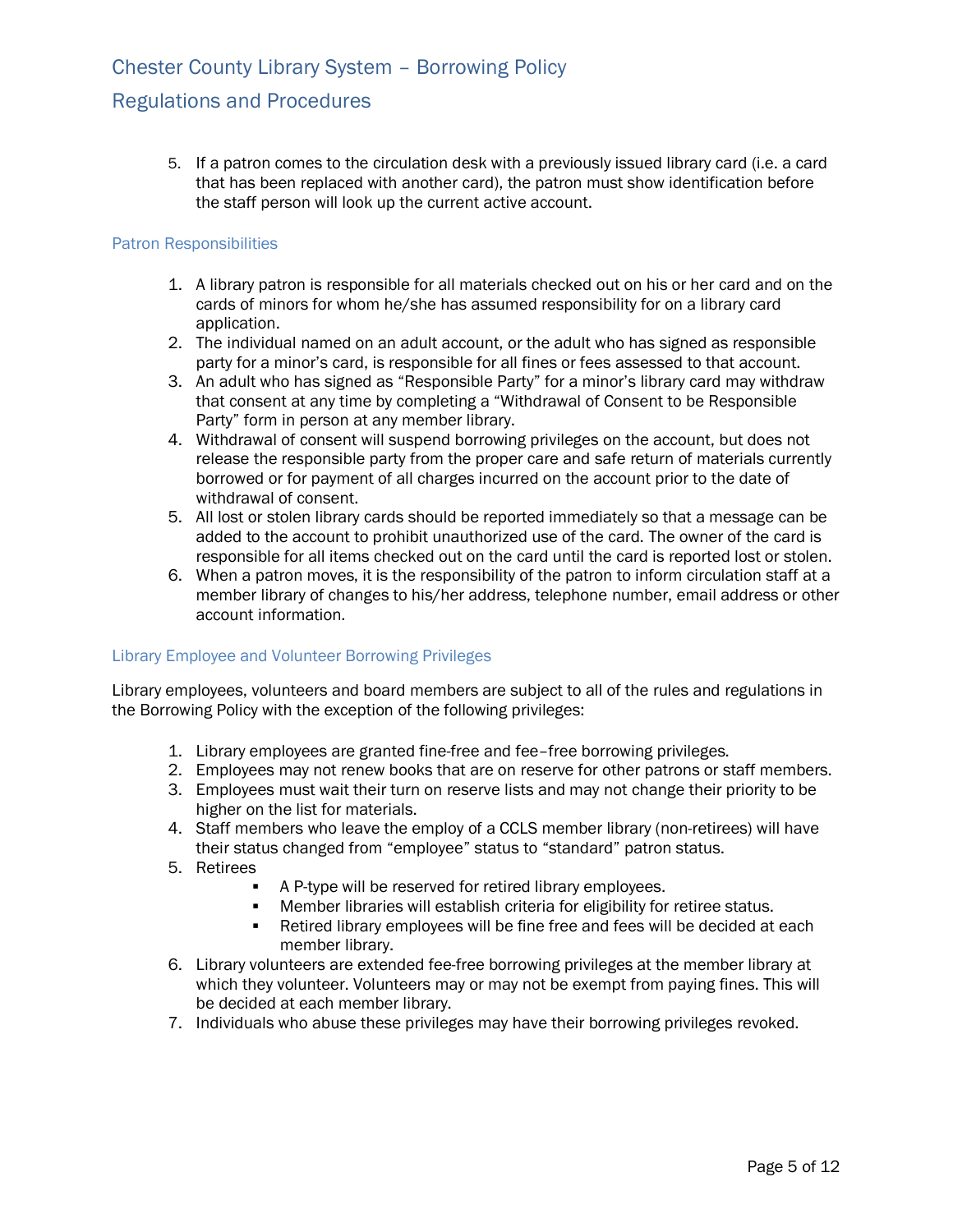## Loan Periods

### **Definitions**

- · Loan Period is the total number of hours, days or weeks that one patron can keep a specific item.
- Loan Limit is the total number of items of a specific type or total value that any one patron can have on loan at one time.
- · Rental Book is one that has been purchased specifically to supplement the regular collection. Rental books are not holdable. Individuals can borrow these items for a fee.

- 1. Library materials are lent for a period of 21 days, with the following exceptions:
	- a. New Release DVDs: 3 days at participating libraries
	- b. Rental Books, New Release TV series, videos, video games and DVDs: 7 days
	- c. OverDrive titles: 7 or 14 days
	- d. TV Series; past seasons: 14 days
	- e. Magazines: At the discretion of the library
	- f. Reference materials circulate at the discretion of the library.
	- g. Interlibrary Loan (non-CCLS member): due date set by the lending institution.
- 2. The length of time or number of items of a certain type (e.g., holiday books, books on specific subjects or by specific authors) that patrons may borrow may be temporarily limited at the discretion of a member library. Any limits must be publicly posted and for a specific period of time. When the designated period of time has expired, the restriction will be promptly removed. (*Examples: during the month of February, Black History books may be set to a circulation period of two weeks. On March 1, the circulation period shall be reset to the original three weeks. At Christmas, a member library may find it necessary to limit the number of holiday books borrowed by any one person based on the size of the collection.*)
- 3. Loan limits exist to enable fair access to the libraries' materials. Patrons are limited to borrowing up to 100 items total.
- 4. Patrons may borrow multiple copies of the same title at the same time.
- 5. Loan periods on 21-day materials may be extended at the discretion of circulation staff for a variety of reasons: vacations, illness, physical impairment, etc. However, the loan period may not exceed seven weeks (49 days). High demand items (titles with holds) are not to be extended.
- 6. Institutional/teacher loans: extended loan periods may be offered to teachers, institutions and organizations at the discretion of a member library's Director or designee.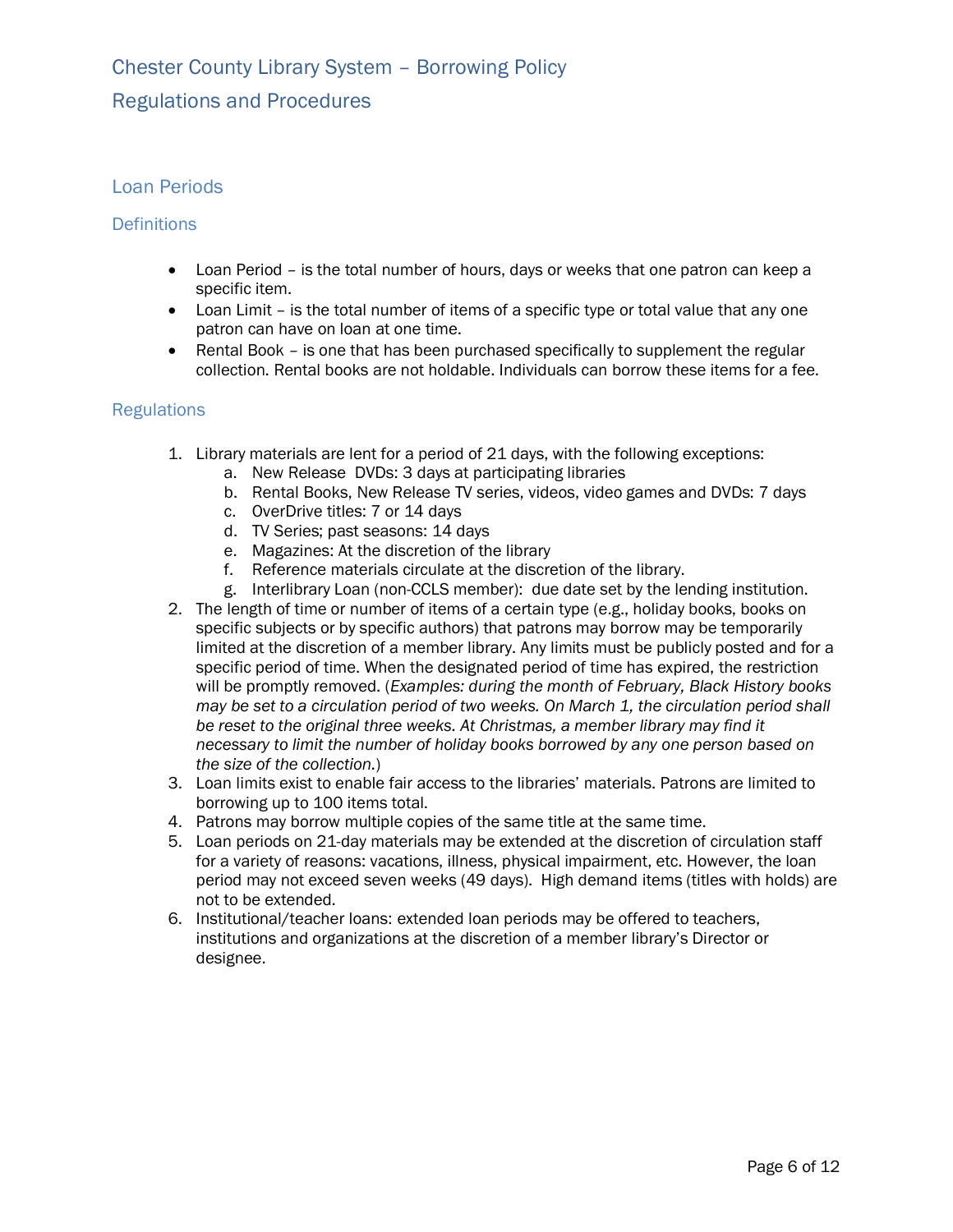# Chester County Library System – Borrowing Policy Regulations and Procedures

## Renewals

### **Definition**

A renewal is an extension of the original loan period.

## **Regulations**

- 1. Renewals are granted dependent upon:
	- a. material type
	- b. the presence of a request for the material by another patron (i.e. hold)
- 2. To maintain the integrity of the reserve system, items for which other patrons have placed holds may not be renewed.
- 3. Most materials may be renewed twice providing a hold for the material has not been placed by another patron, with the exception of OverDrive titles which have unlimited renewals provided the title is not on hold for another patron.
- 4. Additional renewals beyond the original two can be granted at the discretion of a member library.
- 5. Library materials can be renewed in person, by phone, by email or through the online catalog on the CCLS website or the mobile app.
- 6. Overdue materials may be renewed; however any fines incurred prior to the renewal will be added to the patron's account.
- 7. Staff may renew materials to allow patrons more time to look for a lost item, providing the patron's account is not delinquent for other reasons. However, patrons may not continually renew materials in order to avoid paying for a lost item.
- 8. When the renewal limit has been reached, it is the patron's responsibility to return the item or risk incurring a fine or lost book charge.
- 9. Staff will provide patrons with the new due date whenever an item is renewed. If an item is renewed over the phone or online, it is the patron's responsibility to record the new due date.
- 10. If the patron's account is not in good standing, and borrowing priviledges have been suspended, materials cannot be renewed. Exceptions can be granted at the discretion of a member library.
- 11. Renewal requests for Interlibrary Loan materials can only be granted by the lending institution. Requests to renew an ILL must go through the Interlibrary Loan department. Requests should be made three business days before the item is due, so that the lending library may be contacted for approval.

## Fines and Fees

### **Definitions**

- · Fine a charge imposed per day per item for the late return of library materials.
- · Fee a charge imposed per item (may be for a specific time period).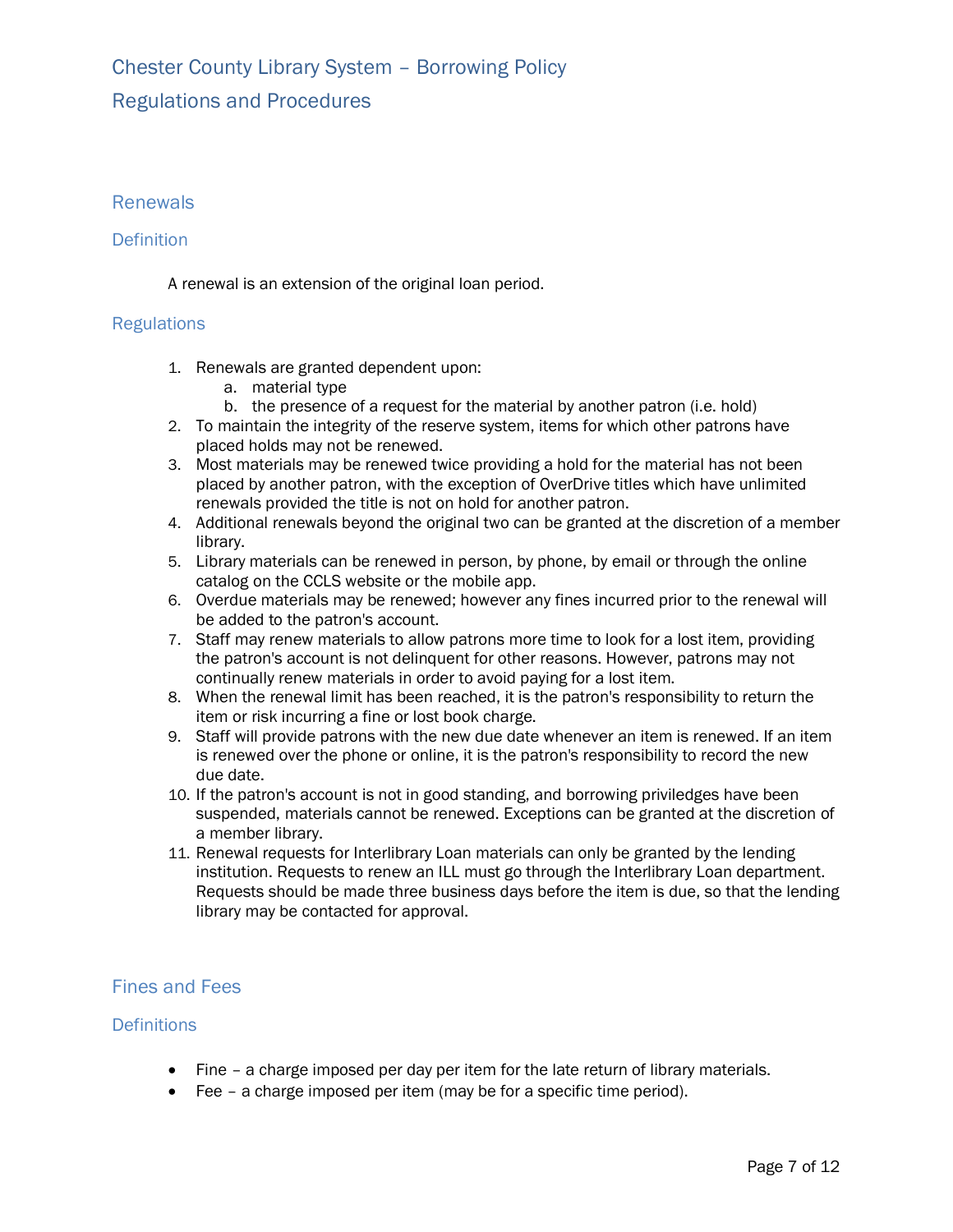## Regulations and Procedures

## **Regulations**

### Overdue Fines

- 1. Items not returned by the due date will be charged overdue fines as follows:
	- · Adult Materials 25¢/day (\$10 max.) (Books, Audiobooks, Magazines, Music CDs, Videocassettes/DVDs/Blu-rays)
	- Children's Materials 15¢/day (\$10 max.) (Books, Audiobooks, Music CDs, Videocassettes/DVDs/Blu-rays)
	- Software/Video Games 25¢/day (\$20 max.)
	- Rental Books 25¢/day (\$10 max.)
	- · Museum Passes, Mobile Hotspots and other Equipment –daily fine determined by the owning library (\$20/day max.)
- 2. Borrowing privileges will be suspended when the amount of money owed reaches or exceeds \$10.00 in fines and/or fees.
- 3. No fines will be charged on the days the owning library is closed.
- 4. Staff will inform patrons of money owed each time the patron borrows materials.
- 5. For a detailed description of notices, how and when they are sent, please see the Notice section.

### Miscellaneous Fees

CCLS reserves the right to pass on the cost of fees incurred when borrowing an item for a patron through interlibrary loan whether the patron picks up the item or not.

### Fines and Fees for Unreturned, Lost or Damaged Materials

- 1. Once items have not been returned 28 days after the due date, the item will be marked "billed."
- 2. Patrons may address unreturned, lost, and damaged items on their accounts in one of the following two ways:
	- a. A replacement fee is paid to cover the cost of the item, or
	- b. Provide the owning library with a replacement item that is in new, or like new, condition and is identical in title, edition and format to the originally borrowed item. This form of replacement requires prior approval of the member library Director, or his or her designee.
- 3. A processing fee of \$4.00 may be charged in addition to the cost of replacing any library material.
- 4. The replacement cost of lost or damaged item(s) (examples include: books, magazines, audio books, videos, DVDs, or music CDs) will be based on the original retail price of the item(s).
- 5. In the event the original retail price was not recorded, the current replacement cost for any lost or damaged item(s) will be the charged.
- 6. The cost of replacing individual unreturned, lost or damaged audio book tapes or CDs from multipart items will be \$8.00 each if an individual CD purchase is available for that item. If not, the price for the replacement of a full set will be charged plus a \$4.00 processing fee.
- 7. Patrons will receive a receipt for payment received when paying for an unreturned, lost or damaged item.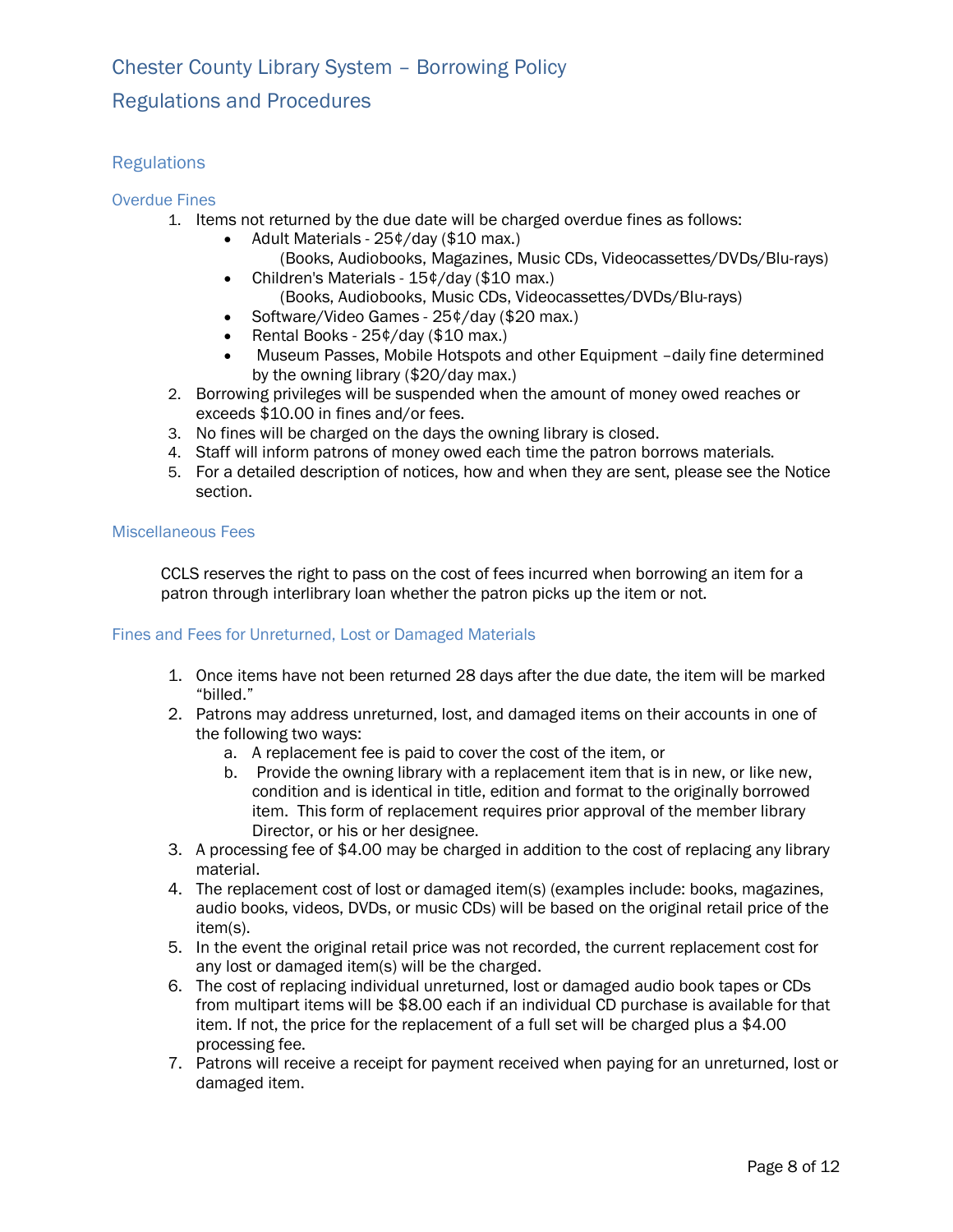## Regulations and Procedures

- 8. Payments for unreturned, lost or damaged materials are non-refundable, even if the item is returned by the patron at a later date.
- 9. The full cost of the item shall be assessed for any items which are lost or returned damaged.
- 10. Patrons may keep any lost or damaged items for which they have paid.

#### Paying Library Fines and Fees

- 1. Fines and fees from the CCLS can be paid at any of the CCLS member libraries. Fines and fees can be paid in person by cash, check, or money order. Some member libraries may be able to accept credit card transactions. Receipts are printed upon request.
- 2. Checks and money orders may be mailed to any member library. The patron's account number must be written on the check/money order to ensure that the proper account is credited.
- 3. Fines and fees may also be paid online. The CCLS accepts Visa, MasterCard and Discover Card for payments made online from the patron's account in the online catalog. If an email address is included with the credit card information, a receipt of payment will be sent automatically. A payment receipt also displays online and may be printed.

## Claims Returned

### **Definition**

Claims returned means that a patron has indicated that they have returned an item that the circulation system indicates is still on their account.

- 1. If patrons indicate, by phone or in person, that they have returned items the circulation system indicates are still checked out to them, the staff will search the shelves for the items. This may include contacting other member libraries.
- 2. A shelf search will be initiated by a staff member who will advise the patron of the amount of time it will take to conduct a thorough search for the item.
- 3. If the search cannot be done immediately, the patron will be instructed to expect a call or email from staff, or be advised to contact the library or view his or her account online at the end of a designated period to determine the results of the search.
- 4. At the same time, library staff should instruct patrons to do a thorough search of their premises as well.
- 5. If the item in question is found on the library's shelves, the patron will be notified and the item will be discharged from the patron's account in such a way that no fines will be incurred.
- 6. Patrons may perform their own shelf search for the items in question. If they are found, the items will be discharged from the patron's account in such a way that no fines will be incurred.
- 7. If the items in question are not found on the library's shelves, with approval of the library Director or designee, a staff member may mark the item Claims Returned and discharge the item from the patron's account.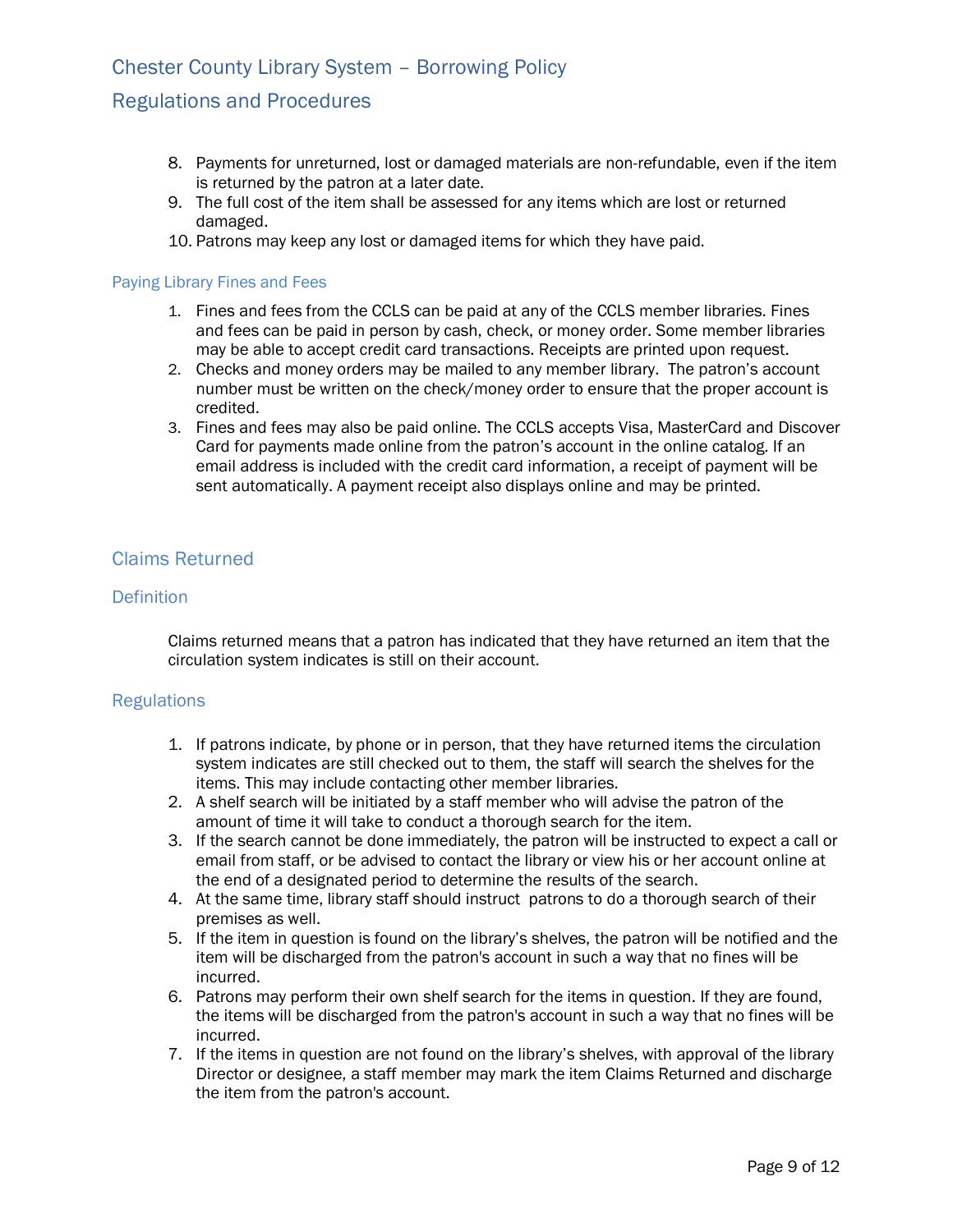## Regulations and Procedures

- 8. When staff marks an item as Claims Returned, a claims returned note is added to the patron's account automatically by the circulation system. This note will be removed from a patron's account only if the item is located either by the patron at home or by staff at the library.
- 9. The library maintains, as a part of the patron's account, a count of the number of items a patron has claimed to return over their borrowing history as a patron. This history, along with the patron's general account status, may be utilized when deciding to mark an item Claims Returned and to discharge it from the patron's account.
- 10. If a patron finds an item previously claimed to be returned, he or she is expected to return the item to the library and will not incur an overdue penalty for doing so.

## **Notices**

#### **Definitions**

- · A courtesy notice is an email notice sent to patrons when one or more materials they have borrowed are due in two days.
- · An overdue item is an item that has not been returned to the library by the due date.
- · An overdue notice is a notice delivered by email, text, telephone, or US mail, listing library materials that have been retained past the due date.
- · A final notice is sent by mail for the replacement cost of an unreturned item.

- 1. Courtesy notices are issued through the CCLS two days before an item is due. Only patrons with a valid email address in their account, or who have opted to receive text messages (standard text messaging rates apply), will receive these notices.
- 2. The first overdue notice will be issued to a patron when materials checked out on the patron's card have been kept *7 days* (1 week) past the due date. These notices are sent either by email, text (standard text messaging rates apply), telephone notification or US Mail.
- 3. The second overdue notice will be issued to a patron when materials checked out on the patron's card have been kept *21 days* (3 weeks) past the due date. These notices are sent either by email, text (standard text messaging rates apply), telephone notification or US Mail.
- 4. The final notice will be issued when the item has been kept *42 days* (6 weeks) past the due date. These notices are sent by US Mail.
- 5. Under \$10 owed, patrons are reminded (by staff) of fines but have access to all services except Interlibrary Loan.
- 6. Between \$10 and \$15 fines owed, patrons have no borrowing privileges. Patrons are reminded (by staff) of fines owed at the time of their visit.
- 7. Patrons that owe between \$15 and \$34.99 are sent an "Outstanding Charges" notice. This is sent once a month via email or printed notice by the member library.
- 8. Patrons that owe \$35 and over qualify for the Collection process and individual accounts are sent to the Collection Management Agency. (See the Collection Agency section for more information).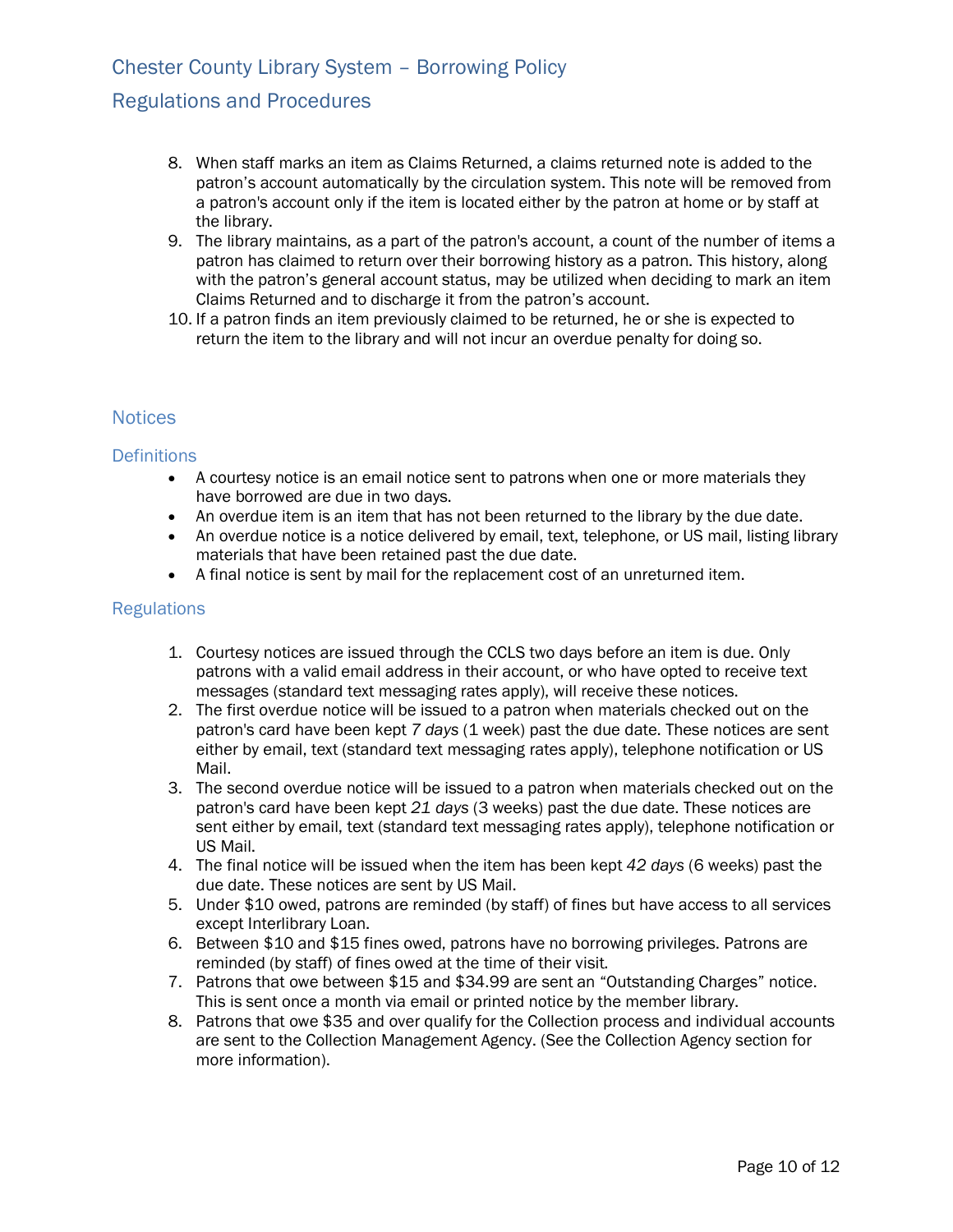## Library Material Holds

## **Definitions**

- · A hold is a request, placed by a patron, for an item from the CCLS collection to be held in their name for future pickup from a designated member library.
- · A patron in good standing is defined as an individual whose account shows no overdue or lost materials, or outstanding charges in excess of \$10.00.

- 1. All library patrons in good standing may place holds on holdable CCLS library materials.
- 2. Patrons whose borrowing privileges are suspended may not place holds on library materials.
- 3. There is no charge for placing a hold on library materials.
- 4. Some material types (e.g., rental books and reference materials) may not have holds placed on them.
- 5. Only materials listed in the online catalog may have holds placed on them. Patrons may place a hold on on-order items as soon as they are listed in the online catalog.
- 6. Holds must be picked up in person, or by those designated by name in the patron's account with permission to pick up in their absence.
- 7. If neither of the above conditions apply, the party attempting to pick-up holds must be able to provide the titles of those items or present the library card for the account to which the items are reserved.
- 8. Reserved items may only be checked out to the patron account upon which the hold was placed.
- 9. Patrons are limited to a total of 30 holds at one time.
- 10. Patrons may place holds in person, by telephone, and via the online catalog on the CCLS website.
- 11. Unless the pickup location is specifically designated by the patron, holds will be delivered to the patron's default member library.
- 12. Notification that an item on hold is available for pick-up will be done by email, text message, telephone or mail.
- 13. Patrons may place a hold on more than one copy of a specific title at the discretion of the member library. If multiple copies are needed, patrons may contact their local library.
- 14. Holds will be held for the patron for seven library business days after they are placed on the hold shelf.
- 15. A patron can designate another individual to pick up their hold by notifying the library in advance, or by completing a request form online on the CCLS website or in person at any member library.
- 16. Holds will remain active for nine months (default setting). If the hold has not been filled by that time, patrons who have valid email addresses in their account will receive an email notice that their hold has been cancelled.